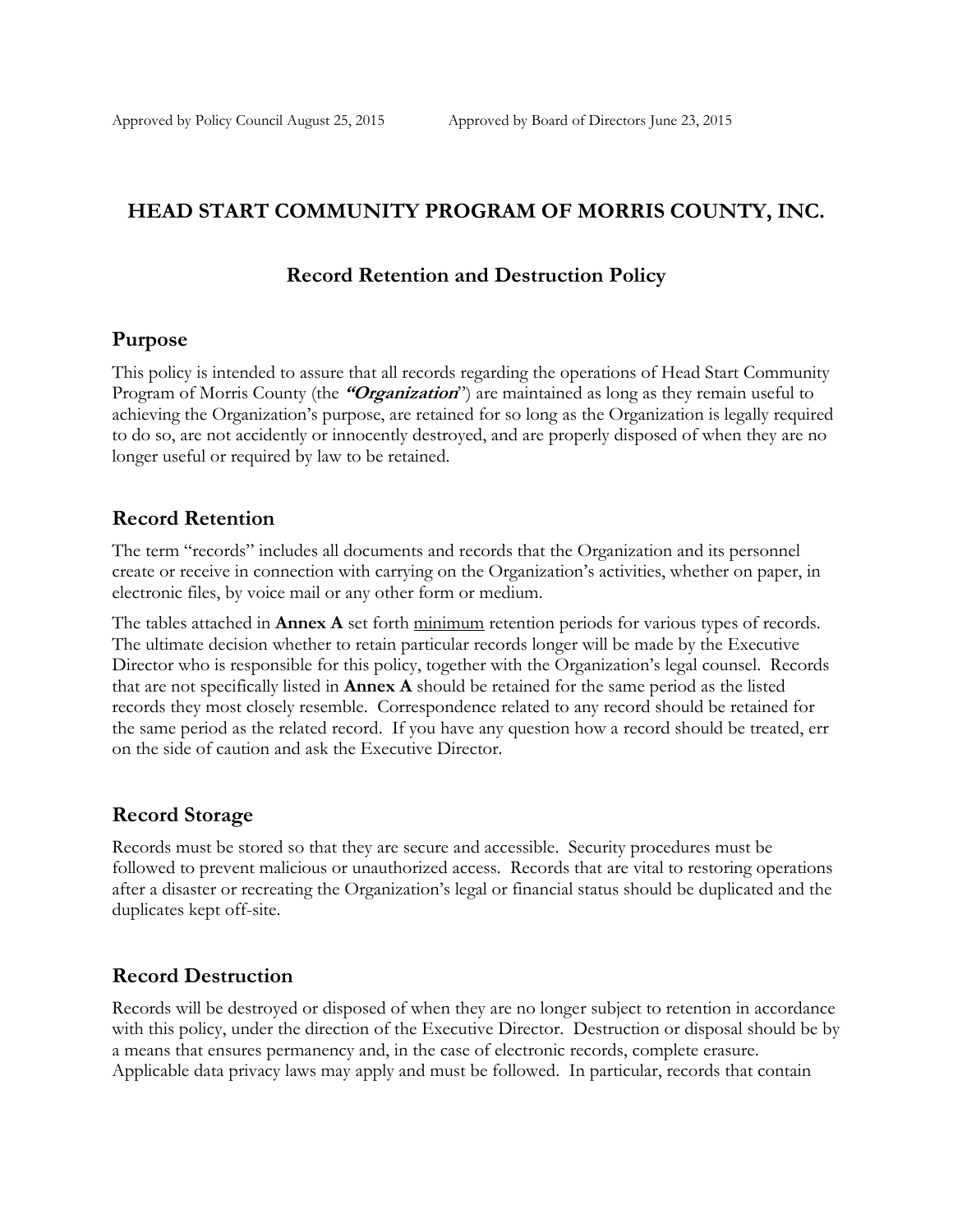confidential or personal information of the Organization's employees, clients or other persons must be destroyed or disposed of so that the confidentiality of that information is preserved.

## **Suspension of Record Destruction**

If a lawsuit is filed or reasonably anticipated, a government investigation is pending or threatened, or a legal document request has been made upon the Organization, all destruction or disposal of records, including routine destruction under this policy, **MUST CEASE**. Any records that are identified as relevant to any of the foregoing must be preserved until it is definitively determined by the Organization's legal counsel that they are no longer relevant. This paragraph describes legal obligations of the Organization and failure to comply can have serious legal consequence. Any question regarding these obligations should be addressed to the Executive Director.

## **Supervision of Record Retention and Destruction**

The Organization's Executive Director is responsible for implementing and administering this policy. All questions regarding record retention and destruction, as well as this policy, should be addressed to the Executive Director.

# **Violations of this Policy**

Violations of this policy will be subject to such disciplinary and corrective action as the Board of Trustees deems appropriate.

## **Periodic Reviews**

This policy should be reviewed periodically to ensure that it continues to satisfy the obligations of the Organization. Any changes to the policy will be communicated promptly to all staff.

\*\*\*\*\*\*\*\*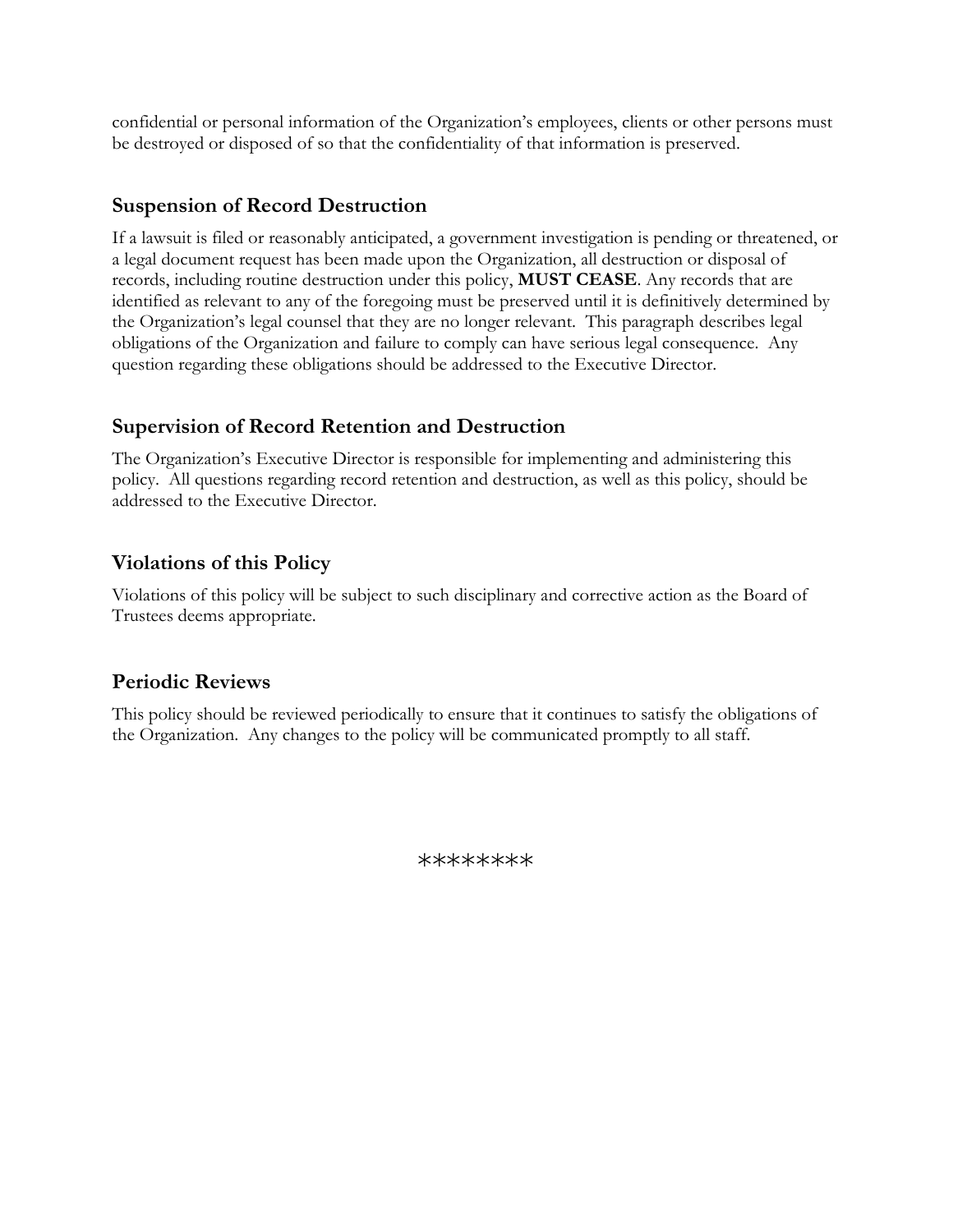# **ANNEX A**

# **Minimum Record Retention Periods**

| <b>Fundamental Corporate Records</b>         |           |
|----------------------------------------------|-----------|
|                                              |           |
| Articles or certificate of incorporation and | Permanent |
| amendments                                   |           |
| Bylaws and amendments                        | Permanent |
| Records of Board and Board Committee         | Permanent |
| actions                                      |           |
| IRS application for tax-exempt status on     | Permanent |
| Form 1023                                    |           |
| IRS tax-exempt determination letter          | Permanent |
| IRS taxpayer identification number notice    | Permanent |
| State sales tax exemption letter             | Permanent |
| <b>Business Licenses</b>                     | Permanent |

| <b>Corporate Tax Records</b>               |                                    |
|--------------------------------------------|------------------------------------|
|                                            |                                    |
| IRS annual form 990, 990-EZ, 990-N,        | Permanent                          |
| 990-T and 990-W tax reports and all        |                                    |
| schedules and attachments                  |                                    |
| State annual reports and all schedules and | Permanent                          |
| attachments                                |                                    |
| Depreciation schedules and backup          | 7 years after disposition of asset |
| Employment withholding tax records         | 4 years per Feds.*<br>6 years      |
| IRS audit reports and related documents    | Permanent                          |
| Federal and State payroll tax returns      | 10 years<br>4 years per Feds.*     |
| FICA Wage records and returns on Form      | 4 years per Feds.*<br>6 years      |
| 941                                        |                                    |
| Forms 1099                                 | 6 years                            |
| Forms 8282, 8283 and 8300 - cash           | 7 years                            |
| transaction reports                        |                                    |
| Retirement and pension plan returns        | Permanent                          |
| Employee W-2 and W-4 forms                 | 6 years                            |
| Property tax records                       | 7 years                            |
| Other tax records                          | 6 years                            |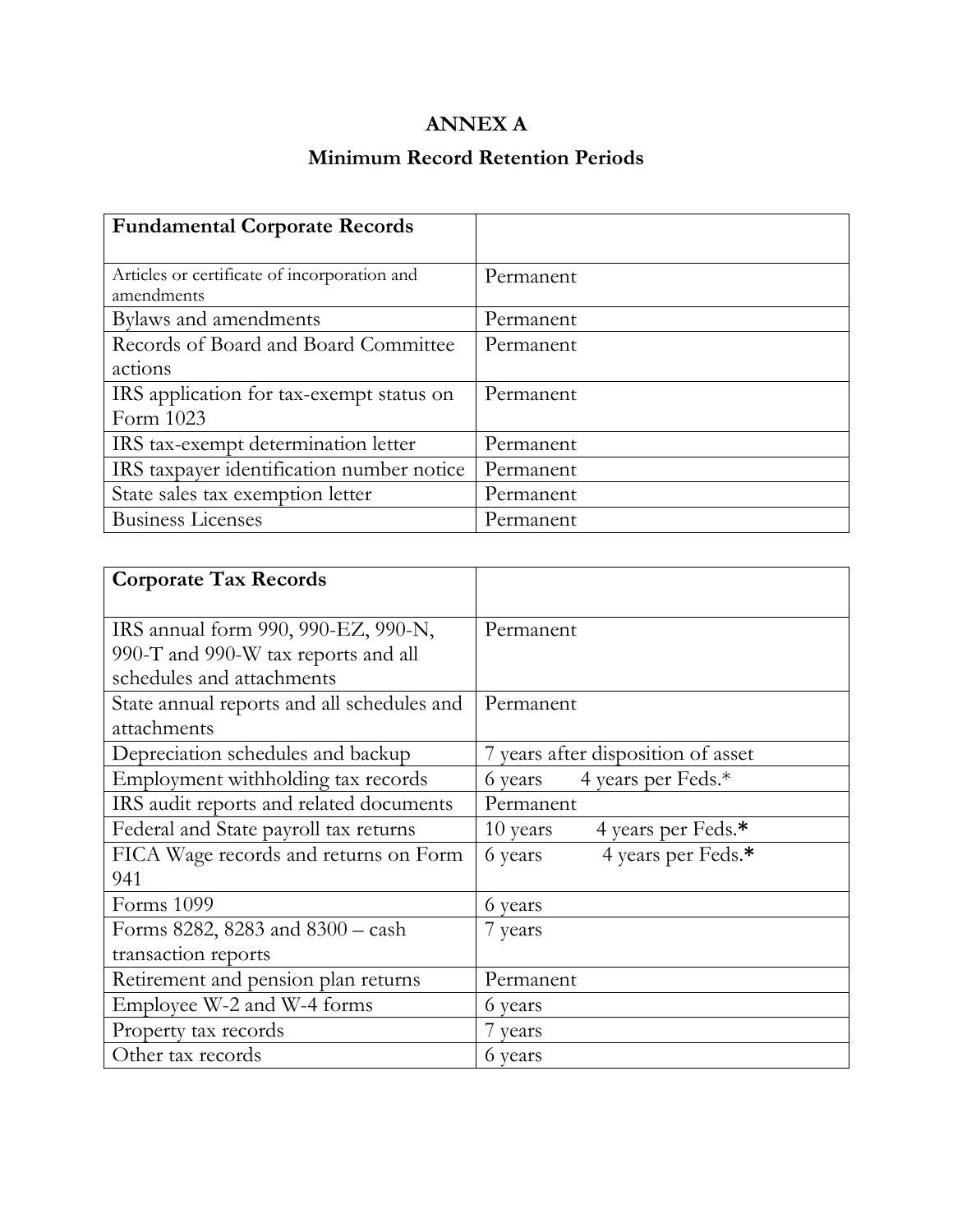| <b>Accounting Records</b>                  |           |
|--------------------------------------------|-----------|
|                                            |           |
| Audit reports and annual financial         | Permanent |
| statements                                 |           |
| Accounting ledgers (general, accounts      | 7 years   |
| receivable, accounts payable ) and related |           |
| records                                    |           |
| Journals (general, cash receipts, cash     | 7 years   |
| disbursements, payroll, sales, purchases)  |           |
| and related records                        |           |
| Fixed assets records                       | Permanent |
| Business Expense records                   | vears     |

| <b>Employee Records</b>                                                                               |                                                                           |
|-------------------------------------------------------------------------------------------------------|---------------------------------------------------------------------------|
| Employee benefit plan disclosures, annual<br>reports and summary plan descriptions                    | Permanent<br>6 years per Feds.*                                           |
| <b>Employee Handbook</b>                                                                              | Permanent                                                                 |
| Group disability records                                                                              | 10 years                                                                  |
| Immigration - INS Form I-9<br>(employment eligibility verification form)                              | 7 years after termination of employment<br>3 years for Feds.*             |
| Individual employee records                                                                           |                                                                           |
| Applications for hire                                                                                 | 1 year (not hired) otherwise 7 years after<br>termination of employment * |
| Employment, internship, termination and<br>separation agreements                                      | 7 years after termination of employment                                   |
| Personnel files                                                                                       | 7 years after termination of employment                                   |
| Benefit, pension and retirement plan<br>records                                                       | 7 years after employee leaves the plan                                    |
| Drug test records                                                                                     | 1 year $*$                                                                |
| Documents relating to appraisals,<br>promotions, demotions, transfers, layoffs,<br>terminations, etc. | 7 years after termination of employment                                   |
| Earnings records, including time cards                                                                | 7 years after termination of employment<br>3 years per Feds.*             |
| Employee medical records                                                                              | 7 years after termination of employment                                   |
| Expense reports - travel and<br>entertainment                                                         | 7 years                                                                   |
| Family and Medical Leave Act (FMLA)<br>records                                                        | 7 years after termination of employment                                   |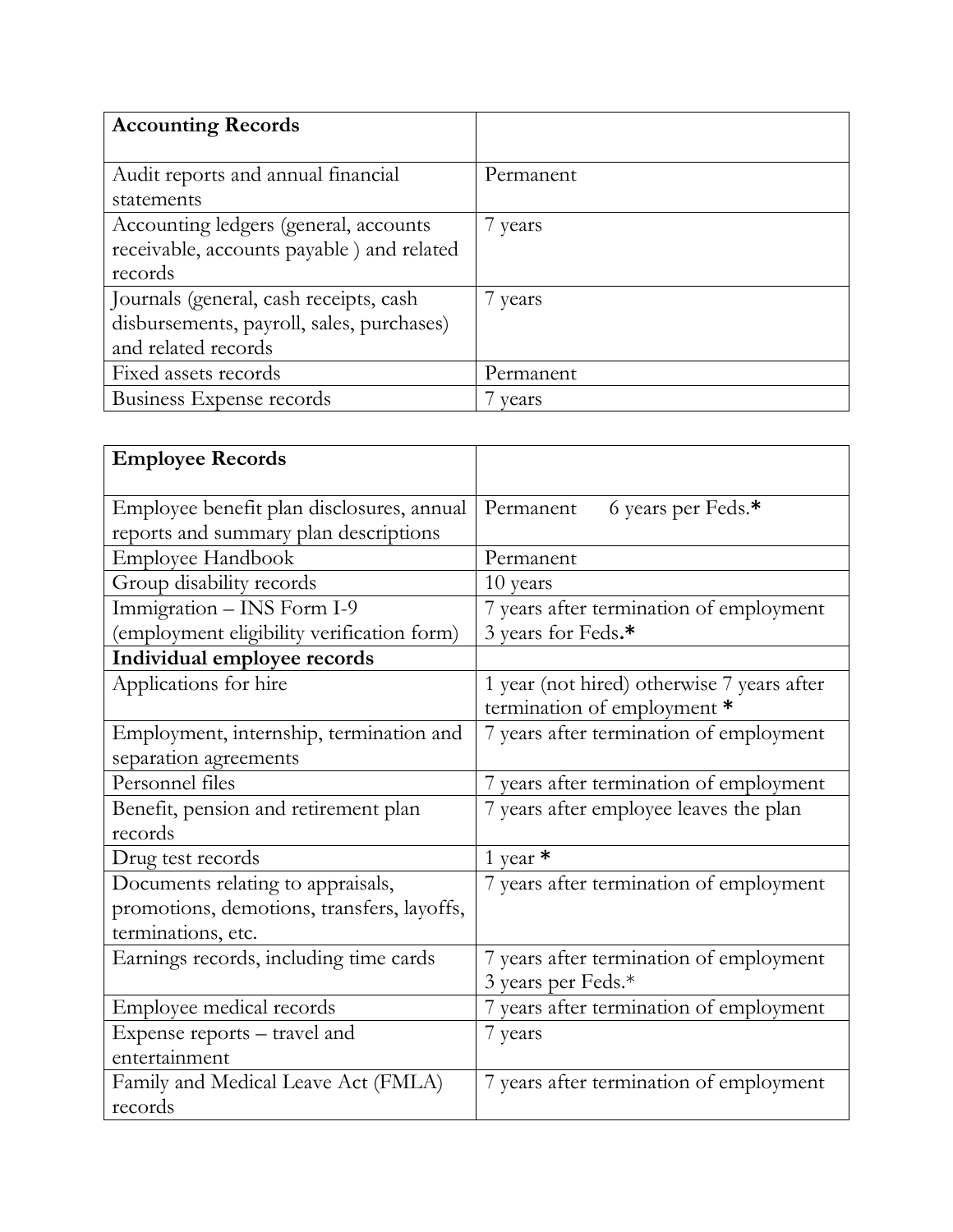| <b>Employee Records (cont')</b>       |                                         |
|---------------------------------------|-----------------------------------------|
|                                       |                                         |
| Payroll records                       | Permanent                               |
| Worker's compensation claims and      | 7 years after termination of employment |
| related documents                     |                                         |
| Unemployment insurance records        | 7 years after termination of employment |
| Employee exposure and medical records | 30 years after termination of           |
| regarding toxic substances or harmful | $employment*$                           |
| physical agents'                      |                                         |
| EEO -1 reports (employers with 100 or | Permanent                               |
| more employees)                       |                                         |
| Family Medical Leave                  | $3$ years $*$                           |
| COBRA records                         | 6 years $*$                             |

| <b>General Business Records</b>          |                                   |
|------------------------------------------|-----------------------------------|
| Accident reports                         | 7 years                           |
| Bank deposit slips                       | 7 years (may be available online) |
| <b>Banking documents</b>                 | 7 years (may be available online) |
| Brokerage statements and stock           | 7 years (may be available online) |
| transaction records                      |                                   |
| Capital stock book                       | Permanent                         |
| Contracts and leases generally           | 7 years after expiration          |
| <b>Collective Bargaining Agreements</b>  | Permanent                         |
| Correspondence (general)                 | 7 years                           |
| Correspondence (legal and tax)           | Permanent                         |
| Evacuation and emergency action plan     | Permanent                         |
| Insurance audit reports                  | 10 years                          |
| Insurance claims                         | 10 years after settlement         |
| Insurance policies and certificates      | 7 years after expiration          |
| Litigation or litigation-related support | Permanent                         |
| documentation                            |                                   |
| Invoices                                 | 7 years                           |
| Sales records (box office, concessions,  | 5 years                           |
| gift shop)                               |                                   |
| Petty cash vouchers                      | 3 years                           |
| Cash receipts                            | 3 years                           |
| Credit card receipts                     | 3 years                           |
| Purchase orders                          | 7 years                           |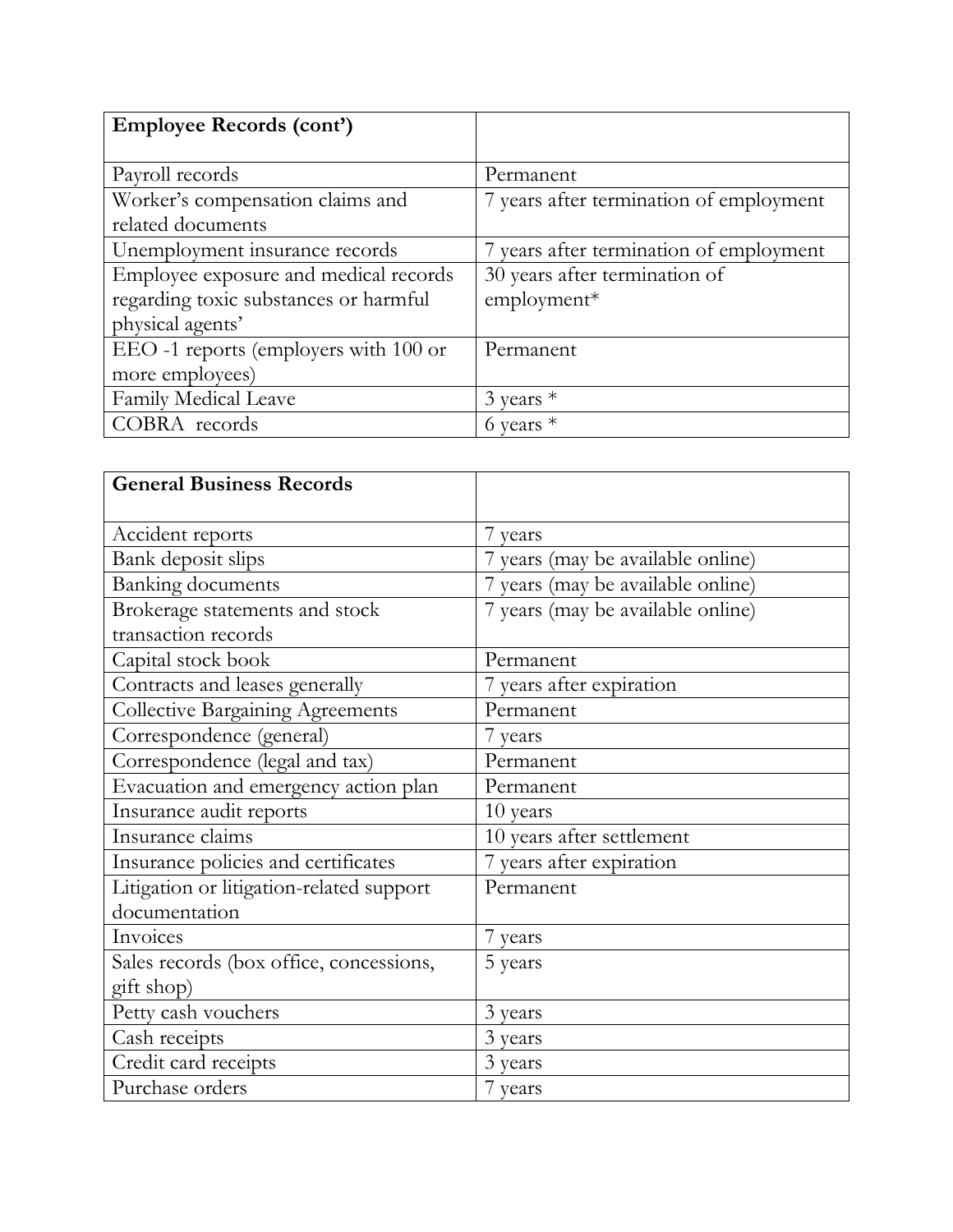| <b>General Business Records (cont')</b>   |                         |
|-------------------------------------------|-------------------------|
| Receipts (cash and other office receipts) | vears                   |
| Sales invoices                            | vears                   |
| Vendor invoices                           | vears                   |
| <b>Warranty documents</b>                 | 1 year after expiration |

| <b>Donation and Funding Records</b>        |                          |
|--------------------------------------------|--------------------------|
|                                            |                          |
| Records relating to fundraising activities | vears                    |
| Records relating to donations received     | years                    |
| Grants (un-funded)                         | year                     |
| Records relating to grants or funding to   | 7 years after completion |
| beneficiaries, including case histories on |                          |
| grants to individuals                      |                          |
| Records of searches on beneficiaries of    | 5 years                  |
| funds abroad, including Office of Foreign  |                          |
| Asset Control databases, pursuant to U.S.  |                          |
| anti-terrorism laws                        |                          |

| <b>Legal and Risk Management Records</b> |                                           |
|------------------------------------------|-------------------------------------------|
|                                          |                                           |
| Copyright, patent and trademark          | Permanent                                 |
| registrations and related documents      |                                           |
| URL registrations and terms and policies | 7 years from termination of registration  |
| related to websites maintained           | or of policy                              |
| Policies of insurance and all riders and | Permanent                                 |
| endorsements                             |                                           |
| OSHA documents (except employee)         | 5 years $*$                               |
| exposure and medical records)            |                                           |
| Contracts                                | 7 years after termination                 |
| Documents relating to pending or         | 7 years from final judgment or settlement |
| threatened litigation or governmental    |                                           |
| investigation or administrative action   |                                           |
| Polygraph test and reason for            | $3 \text{ years}$ *                       |
| administering                            |                                           |